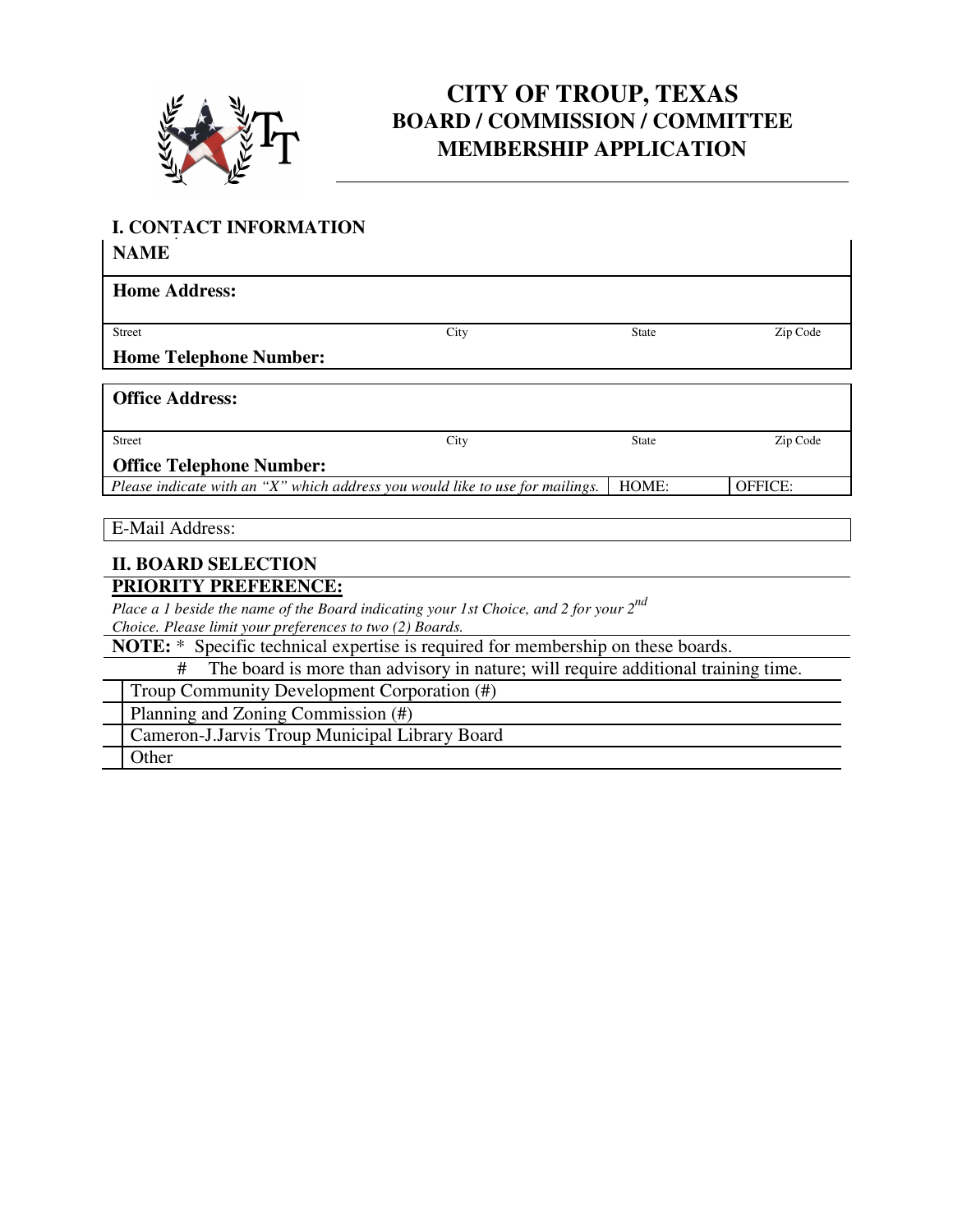#### **III. BACKGROUND INFORMATION**

1. Number of years you have lived in Troup or if not in Troup, in Smith County?

Years: \_\_\_\_\_\_\_\_\_\_\_\_\_\_\_\_\_\_\_\_\_\_\_\_\_\_

| <b>Education Level</b> |                |                      |  |
|------------------------|----------------|----------------------|--|
| $\Box$ High School     | $\Box$ College | $\Box$ Post Graduate |  |

2. Employer and Address

3. Professional Licenses

### (e.g. Physician, Attorney, Engineer, Master Electrician, C.P.A., etc.)

| <b>Occupation</b> | Type of License Associated with Occupation |
|-------------------|--------------------------------------------|
|                   |                                            |
|                   |                                            |

ـا<br>ا 4. Civic-Volunteer Organizations and Activities  $\overline{C}$  Civic  $\overline{C}$ lub, Boy Scout Scoutmaster, etc. )

| (e.g. Civic Ciub, Boy Scout Scoutmaster, etc.) |              |
|------------------------------------------------|--------------|
| <b>Organization / Activity</b>                 | <b>Dates</b> |
|                                                |              |
|                                                |              |
|                                                |              |
|                                                |              |

## **IV. QUESTIONNAIRE REGARDING CONFLICT OF INTERESTS**

Please indicate your answer with an "X" in the appropriate box.

| <b>QUESTION</b>                                                     | NO | YES | <b>NOT</b>  |
|---------------------------------------------------------------------|----|-----|-------------|
|                                                                     |    |     | <b>SURE</b> |
| 1) Do you or a family member have a contract with, or currently own |    |     |             |
| a business that has a contract with, the City of Troup?             |    |     |             |
| Are you or a family member currently involved in any real estate    |    |     |             |
| transactions in which you or the family member are either buying    |    |     |             |
| from, or selling to, the City of Troup?                             |    |     |             |
| 3) Do you have any delinquent City taxes, utilities, or other       |    |     |             |
| assessments or have any pending claims against the City?            |    |     |             |

## **NOTE:**

Answering yes will NOT automatically disqualify a person from serving on a City Board, as the type of interest will determine whether a conflict is present.